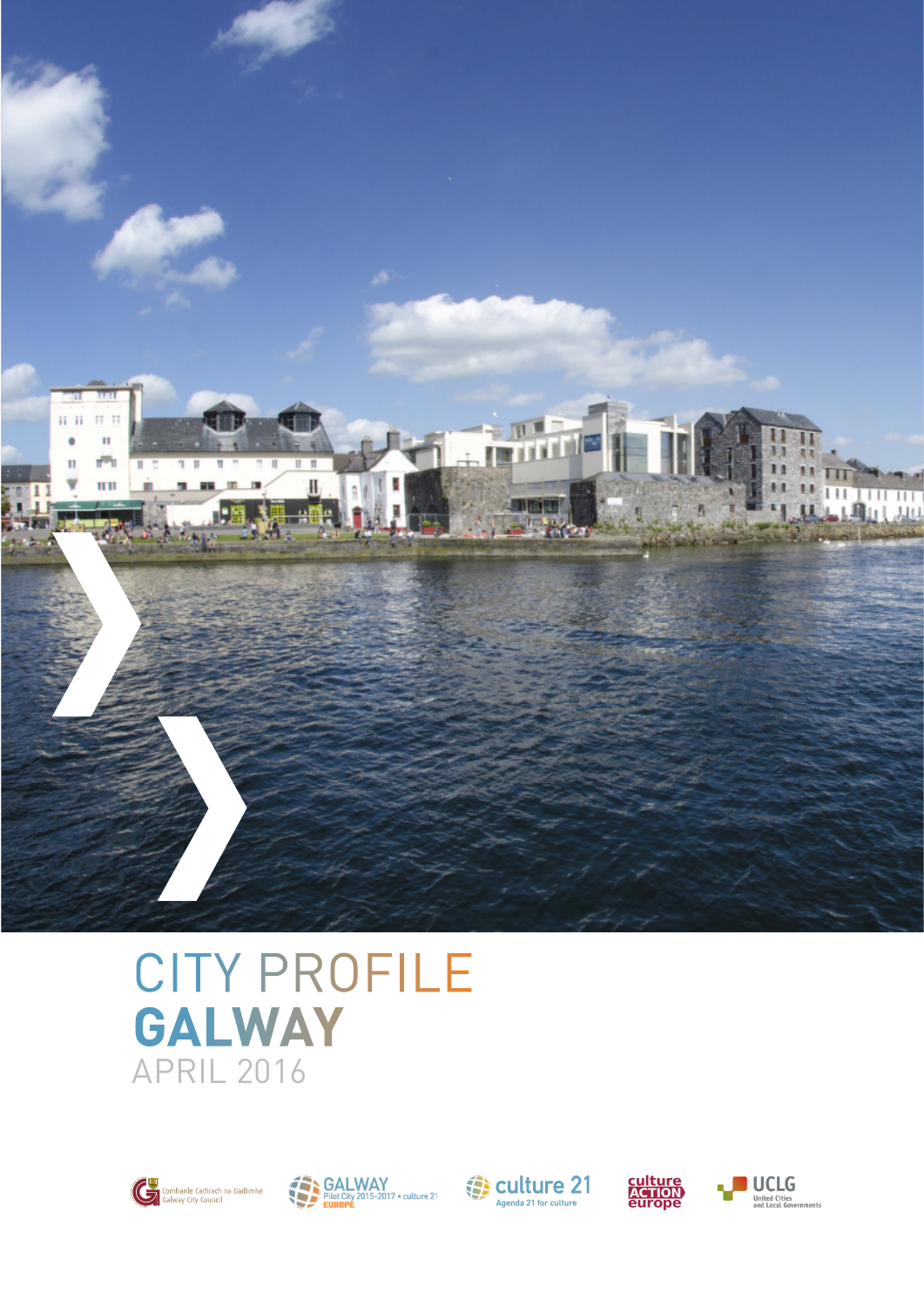

# **CITY DESCRIPTION**

#### **GENERAL INFORMATION**

**Country:** Ireland **Province:** Connacht **County:** Galway **Area:** 53 km² **Population:** 75,529 inhab. (2011) **Metropolitan area:** 462,000 inhab. (2011).

#### **LOCAL GOVERNMENT**

**Mayor: Pearce Flannery Website:** www.galwaycity.ie

#### **CONTEXT**

The City of Galway is situated in the West of Ireland, in the province of Connacht. It lies on the River Corrib between Lough Corrib and Galway Bay and it is surrounded by the County of Galway. It is the fourth most populous urban area in the Republic of Ireland and the sixth most populous city in the island of Ireland. Galway has had the title of fastest growing city in Europe. In the 2011 census, it consisted of 75,529 people (175,127 in Galway County).

The name of the city comes from the river Gaillimh (River Corrib) that formed the western boundary of the earliest settlement, which was called Dún Bhun na Gaillimhe ("Fort at the mouth of the Gaillimh"). The word Gaillimh means "stony" as in "stony river". Historically, the name was anglicised as Galliv, which is closer to the Irish pronunciation than its name in Latin, Galvia.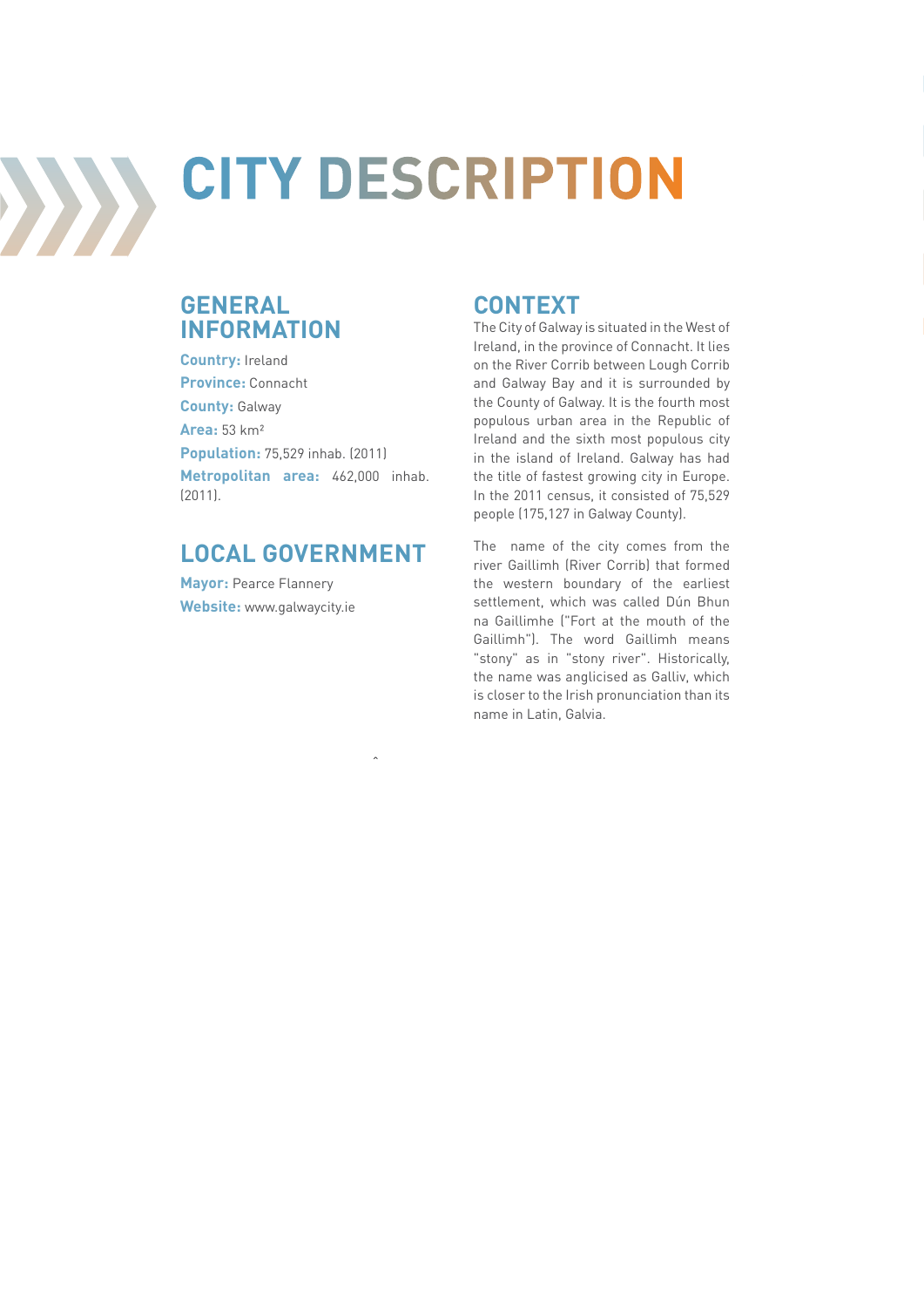

#### **LOCATION**

Galway is perched on the edge of the Atlantic surrounded by beauty; the unique karst limestone landscape of the Burren to the south; the iconic Conamara landscape – coast, bogland and mountain – to the north; the celebrated Galway Bay, guarded by the stone forts, holy wells and oratories of the Aran islands to the west and Inis Bofin further north. To the east lie arable land and a network of lakes and rivers, great houses, castles and large estates, thatched houses, vernacular buildings and a rich ecclesiastical heritage.

#### **LIFE SHAPED BY THE ATLANTIC**

Throughout its history, from the earliest tool makers of the Mesolithic period through its heyday as the west coast's most important medieval and post-medieval centre of trade and ambition and on to its current status of cultural capital of the west coast – its fortunes have ebbed and flowed. For nearly ten millennia Galway was primarily accessed through the super highway that is the Atlantic – a route that could carry people, goods and vessels anywhere in the world – and through the Corrib and Shannon rivers, Lough Derg and the lakelands. The city and county developed a unique cultural pattern of life, a response to the confluence of place, natural beauty, language, necessity, invention and available resources. A rich oral and written tradition, an innate aesthetic that translated into a wide variety of archaeological monuments, vernacular buildings such as the thatched cottage, richly patterned and coloured textiles and costumes, traditional crafts and vernacular buildings were established. From this emerged a singular cultural identity that inspired hundreds of artists, writers, poets, historians, folklorists, traditional musicians, singers, dancers, designers, cooks and chefs, street performers, creators of spectacles, makers, producers, innovators, directors, dreamers and ready and willing participants and audiences. From the mid nineteenth century, when tourism and touring became a past-time of the wealthy and adventurous – a visit to the west of Ireland was a must-do inclusion in the itinerary. This is reflected in the valuable artworks, heritage sites and monuments, Irish language culture, iconic poetry and plays, songs and concertos, short stories, long novels, food production and vernacular buildings that we are known for throughout the world.

#### **CULTURAL PROFILE**

Over a period of a thousand years Galway continually adapted to its given circumstances – economically, socially and culturally. Most recently, an economic and cultural lull in the 1970s resulted in an unexpected creative explosion that has sustained, grown and developed into a series of internationally known arts and cultural organisations and festivals – such as Galway International Arts Festival, Druid Theatre, Macnas,The Galway Film Fleadh (the only film festival in Ireland that nominates to the Oscars Short Film category), Cúirt International Festival of Literature, Baboró International Arts Festival for Children, Branar Theatre Company, Clifden Arts Week and Cruinniú na mBád – all of which have helped to make Galway an internationally recognised cultural destination. The Galway Races, Connacht Rugby and the Ballinasloe Horse Fair are three more international cultural brands that have marked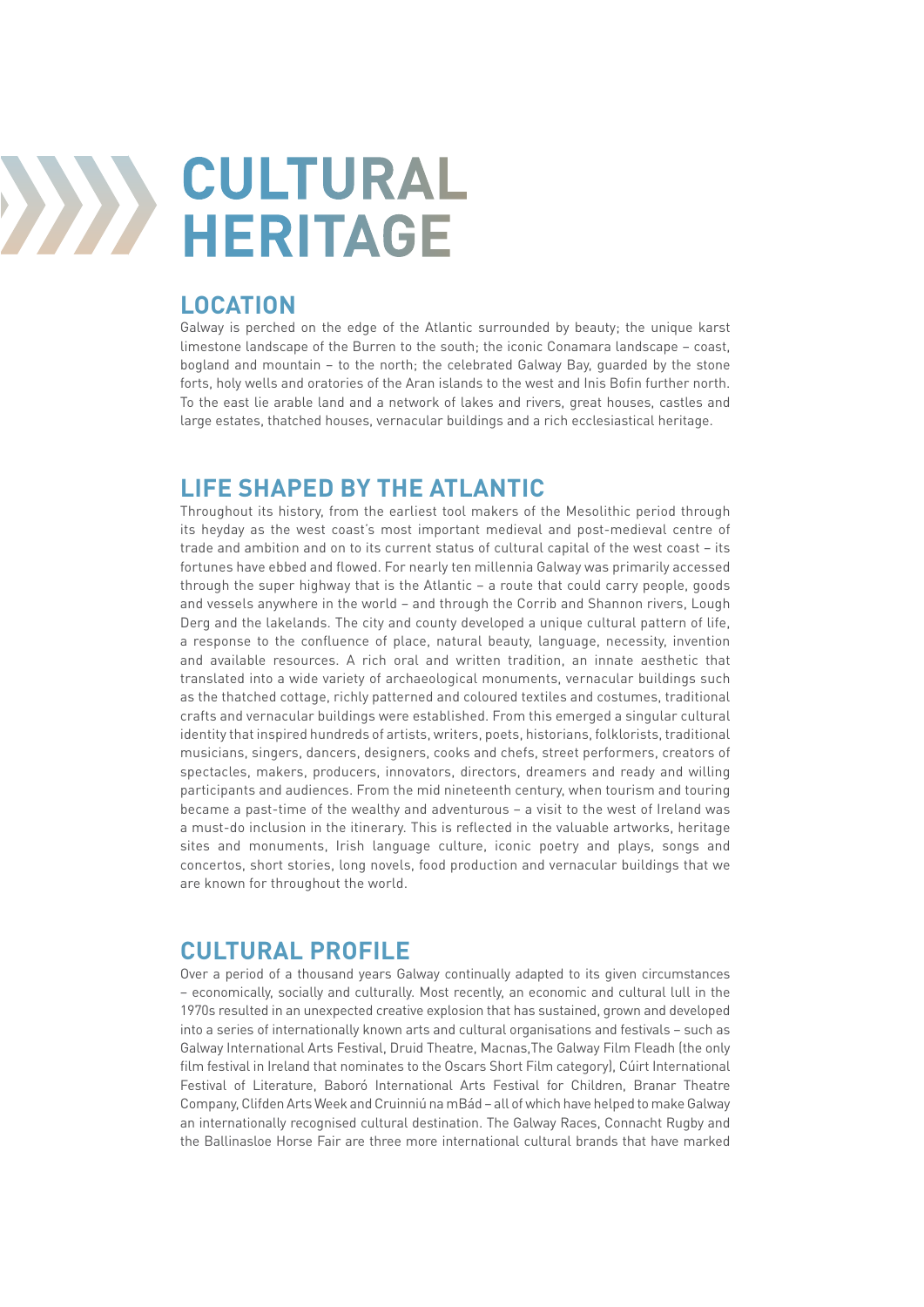Galway out on the world map. The recent designation of Galway City of Film by UNESCO and Galway's membership of the UNESCO Creative Cities Network has added greatly also to the cultural cachet of the city. Galway has a very strong annual music programme with events from organisations such as Music for Galway, the Early Music Festival, Cois Claddaigh, the Galway Baroque Singers and the much loved Contempo Quartet. In addition, Galway has over eighty three festivals in its annual festival programme. These events include beach racing at Omey Island, the Lady Gregory Autumn Gathering, the Galway Food Festival; Oyster Festivals, Inis Bofin Arts Festival, Connemara Sea Week and Bog Week; Féile na gCloch on Inis Oírr, Loughrea and Athenry Medieval Festivals.

Galway is rich in cultural heritage both in the built and natural environment. The City has retained its medieval fabric and scale and presents a walkable city with a coherent core. The county offers a huge variety of landscapes, monuments and biodiversity. Galway City Museum has one of the highest visitor numbers in the country for non-fee paying attractions outside the capital with over 170,000 visitors annually. Galway has a thriving indigenous boat building industry and is a centre for marine research and development for both marine and fresh water with institutions such as the Martin Ryan Institute in the National University of Ireland Galway (NUIG) and the Marine Institute leading the way in the field.

Galway has the largest population of inhabited islands in the country and these hold unique communities with strong traditions and heritage as well as outstanding areas of beauty.

Galway has a high number of forest parks in the city and county providing green spaces and environmental education to local and visiting populations. Connemara National Park provides a variety of facilities for over 170,000 visitors annually.

In Galway city alone, there are 40,000 pupils and students engaged in education with 26,000 students enrolled in third level education. The population of 20 to 24 year olds is twice the national average.

The NUIG, Galway-Mayo Institute of Technology, Galway Technical Institute, amongst others, offer a wide range of undergraduate, postgraduate and short-term courses for those interested in pursuing a career in the creative sectors.

NUIG has developed a three year Creative Momentum programme that aims to support the creative industry sector in Europe's northern edge.

A new Creative Enterprise course for aspiring creative entrepreneurs has been developed by Galway-Mayo Institute of Technology, to provide them with the knowledge, skills and opportunity to develop and test their ideas for a new creative product or service .

#### **THE UNIQUE ROLE OF THE GAELTACH**

Galway is unique in Ireland in having a city that has Gaeltacht status for almost half its geographical area. The Galway Gaeltacht has a higher proportion of Irish-speaking inhabitants (75.2%) than all other Gaeltacht areas in the country combined (69.5%). Over the past ten years, there has been a growth in the amount of Irish speakers living and working in the city and county due mainly to the growth of the communications industry as led by TG4 (the national Irish language television station), Irish language cultural activities and Gaelscoileanna (Irish language schools). The Irish language and linguistic heritage is an intrinsic part of the cultural experience and life of Galway. In March 2016, the elected members of Galway City Council launched Galway's ambition to be a bilingual city, outlining a vision to support the implementation of this initiative. In addition, Galway has also been designated a Gaeltacht Service Town under Acht na Gaeltachta 2012 and a language plan will be prepared as part of this.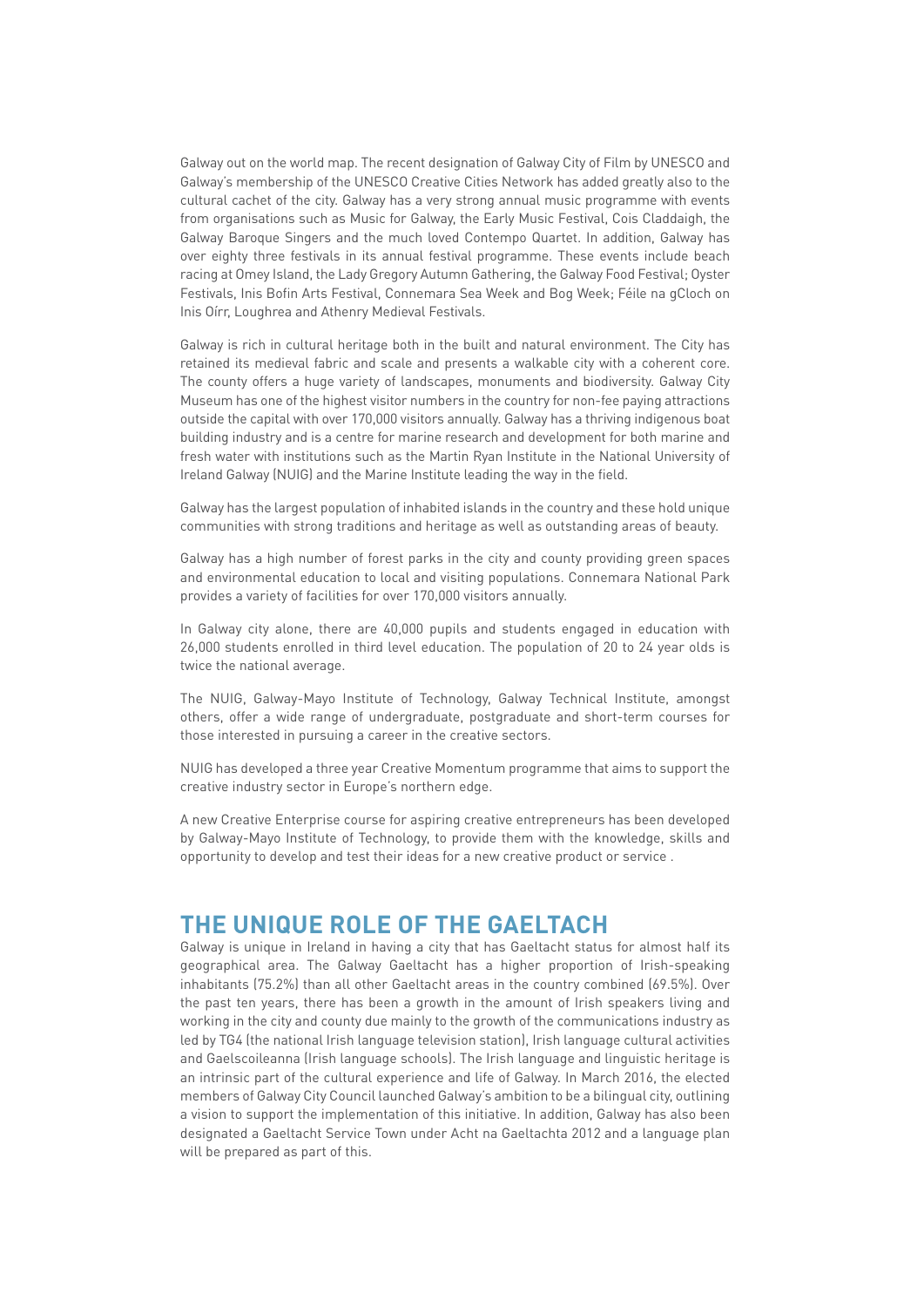## **CHALLENGES AND OPPORTUNITIES**

Known as a type of Shangri-la within the corporate sector that engages with Galway, it is a difficult place to leave. However, it must re-imagine itself if it is to continue to evolve, maintain and secure sustainability under the shadow of fundamental changes in the economic, social and environmental frameworks; it must respond to a rapidly changing world, a rapidly changing cultural framework driven by new technologies; a rapidly changing community which is strengthened by its youth population, but made more fragile as a result.

#### **CULTURAL DEFICITS**

The implementation of a sustainable cultural strategy framework needs investment. One of the areas requiring significant monetary investment during the lifetime of this tenyear strategy is cultural infrastructure, both physical infrastructure and collaborative infrastructure – physical and virtual cultural hubs. In terms of buildings, a number of key cultural deficits are identified below. The proposed additions to the cultural stock of Galway are all needed and will certainly enhance the cultural offer of the city and county. However, before any of them proceed, they will require feasibility studies, cost-benefit analyses, planning permissions and extensive consultation – whether they are largescale civic spaces, innovation hubs or small-scale community centres.

#### **CULTURAL NETWORKING**

Consideration must also be given to the creation and management of realistic and effective support for shared practices, collaborations and networking opportunities within the arts, community arts, sport, amenity, heritage, built and natural environment and creative industry communities. In some instances, this will include buildings – production space/ workshops/gallery space/rehearsal space/shop front/meeting rooms/outdoor space/ facilities – and in others, virtual space/digital platforms/online community space/improved websites/improved social media platforms/online markets. This entire infrastructure comes at a cost – and this must be clearly defined and detailed before commitments are given.

#### **EMIGRATION**

The west of Ireland has been deeply marked by emigration from the eighteenth century to the present decade continually losing a high percentage of its young people to the growing Irish diaspora and to careers and lives in other countries. Conversely, in the last two decades it has also been enriched by a wave of immigration into the area. This strategy takes full cognisance of this and proposes a series of objectives that has a role to play in the reversal of emigration and that has, at all times, the best interests of the entire population, but particularly, the young people, as a watermark.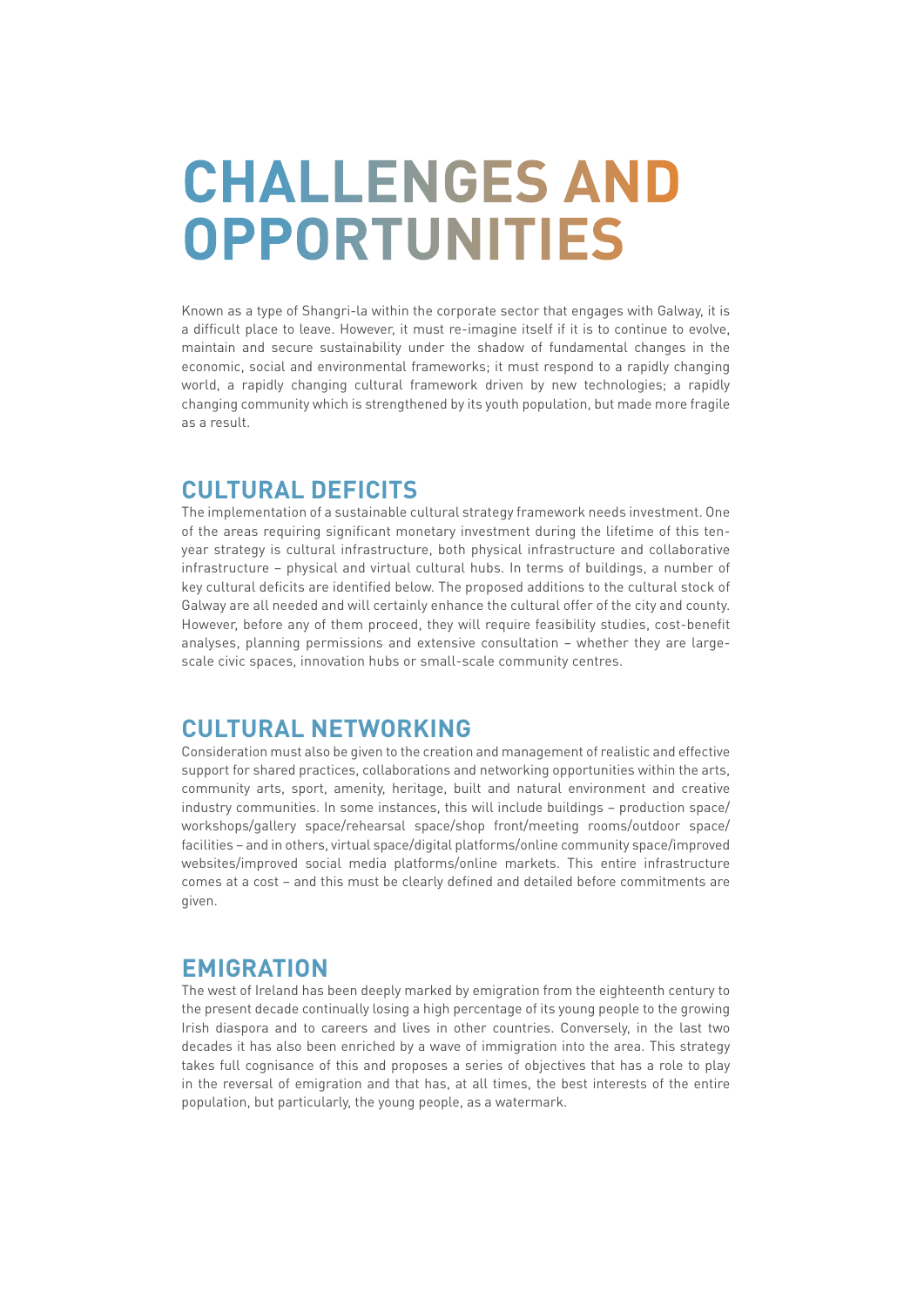#### **CREATIVE ECONOMY**

In the last thirty years, Galway has become home to the largest number of individuals employed in the creative sector within the western region of Ireland – employment is at a rate of one in every 33 jobs. Collectively, the creative industry sector accounts for 31 per cent of total direct employment as well as 21 per cent of turnover. Galway has an audiovisual, television and film sector that is worth over €72 million to the local economy. There are over 600 people employed in the sector many of whom are based in the cluster of audio visual companies in Conamara. Employment in this sector is growing by 24.5% annually. The Made in Galway initiative was established to develop a brand to showcase locally produced Galway based goods and services. It represents the work of over 200 businesses and provides a web-based directory and support structure for a wide range of craft and food producers in Galway city and county.

Future growth prospects for the western region's creative sector are potentially strong. If a high growth scenario was implemented including support for networking, formal networks for specific sub-sectors and the implementation of an export promotion strategy, by 2020 the sector could generate a forecasted €650m in direct sales and directly employ close to 30,000 people.

#### **HEALTH AND WELLBEING**

The challenge for Galway is to ensure that more of the local population is offered opportunities to engage in health enhancing cultural activity. In order to do this, the strategy will identify effective and innovative cultural services that support mental and physical health and wellbeing. The strategy will also provide support to cultural institutions and agencies to carry out programmes with communities with high levels of poverty and exclusion. Working with agencies such as the local and national HSE, the strategy will develop, on a pilot basis, one directed health and culture initiative. It will also develop, in partnership with the creative sector, capacity-building programmes for social services and other health workers that improve health and well-being among staff and service users.

#### **CULTURAL STRATEGY**

Galway's Cultural Sustainability Strategy has been evolving as Galway was bidding for European Capital of Culture 2020. The bid represented an opportunity to reflect on the uniqueness of Galway culture - its richness, vitality and diversity - and its place and role in a shared European culture. The bid also presented an unprecedented opportunity to reimagine and create a world-class showcase of cultural excellence and sustainability. In July 2016, Galway was awarded the title of European Capital of Culture, which it will hold in 2020.

Therefore, the Cultural Sustainability Strategy is part of a broad strategic approach that is putting culture at the very centre of our framework for local development.

So as to realize the vision described in its corporate plans of continuing to make Galway an attractive, vibrant and proud city and county in which to live, work and visit, the City and County Councils and their partners will focus on strategies and actions in three interrelated categories: PEOPLE, PLACE and PROCESS.

#### **STRATEGIC AIMS**

The foundation of this model has been laid using a combination of research, a policy framework and consultation.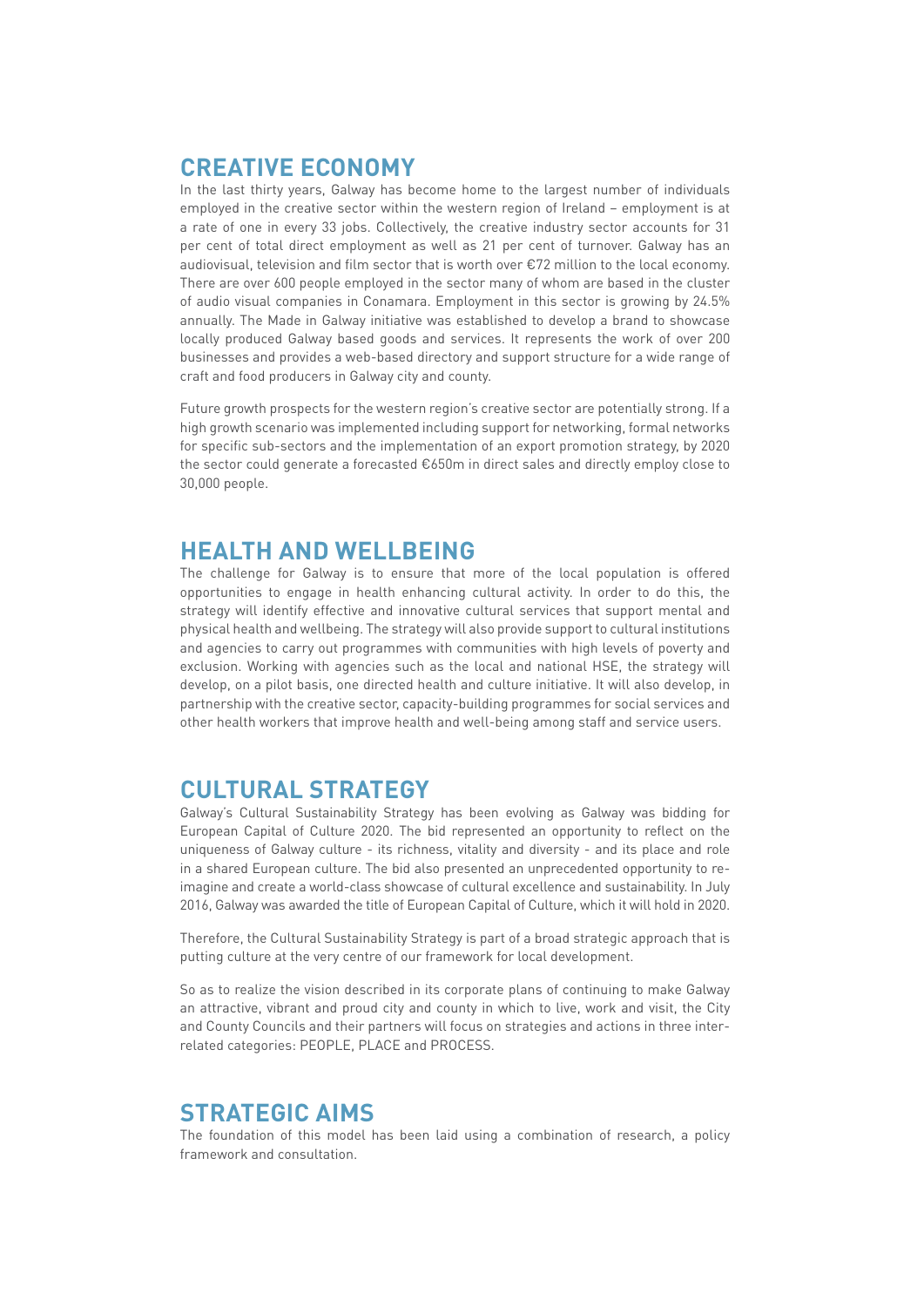These are the strategic aims of the project:

**1. Access and cultural rights:** Development of a framework for cultural access and participation that includes everyone.

**2. Cultural heritage:** Work in partnership with communities, organisations, agencies and individuals to safeguard and enhance our cultural heritage.

**3. Culture – education and excellence:** Encourage and support training initiatives, the development of creative entrepreneurship tool-kits and European learning partnerships for the artistic/creative community.

**4. Environment and place.** To ensure an integrated approach to cultural development – including environmental, social and economic factors – with sustainability at its core.

**5. Culture – economy:** Supporting measures for the creative economy, incubations and start-ups, knowledge transfer, design and production.

**6. Culture – health and wellbeing:** Ensure that more of the local population are offered opportunities to engage in health-improving cultural activity.

**7. Culture – info and knowledge:** Improve ways to access and use ICT for cultural communication, presentation and production with reference to copyright, copy left open source and European and international co-operation networks.

#### **CHALLENGES AND OPPORTUNITIES**

The challenges and opportunities the city and county face in cultural terms revolve around the following areas: cultural players (historians, archivists, archaeologists, architects, designers, artists, writers, growers, cultural managers etc.), cultural Infrastructure (physical arts, heritage and culture infrastructure), cultural economy, community, cultural management, environment.

#### **IMPLEMENTATION OF THE STRATEGY**

The management plan for this ten-year strategy will take into account the following work areas: consultation; management; funding; partnerships; education; collaborations; local, regional, national and international dimensions; monitoring and evaluation.

The roll-out of this strategy will include the development of a Charter of Cultural Rights and outline the role of a management agency, like a Cultural Council, for cultural development in Galway - dealing with all aspects of arts, culture, heritage, the Irish language and expressions of creativity.

There will be a series of three Implementation Plans (incorporating indicators and reviews) over the ten-year life of the Cultural Policy and Strategy:

- $1 \quad 2016 2018$
- II 2019 2021
- III 2022 2025

Each of these implementation plans will be made up of set of actions agreed through the consultation process.

Finally, a carefully-constructed financial basis will underpin the implementation of the strategy. Galway City and County Councils will identify the funding partners and delivery partners/mechanisms that will help us to deliver the strategy and will include: Local Authority annual budgets and targeted grant schemes, Central government funding (National and local Grant schemes).